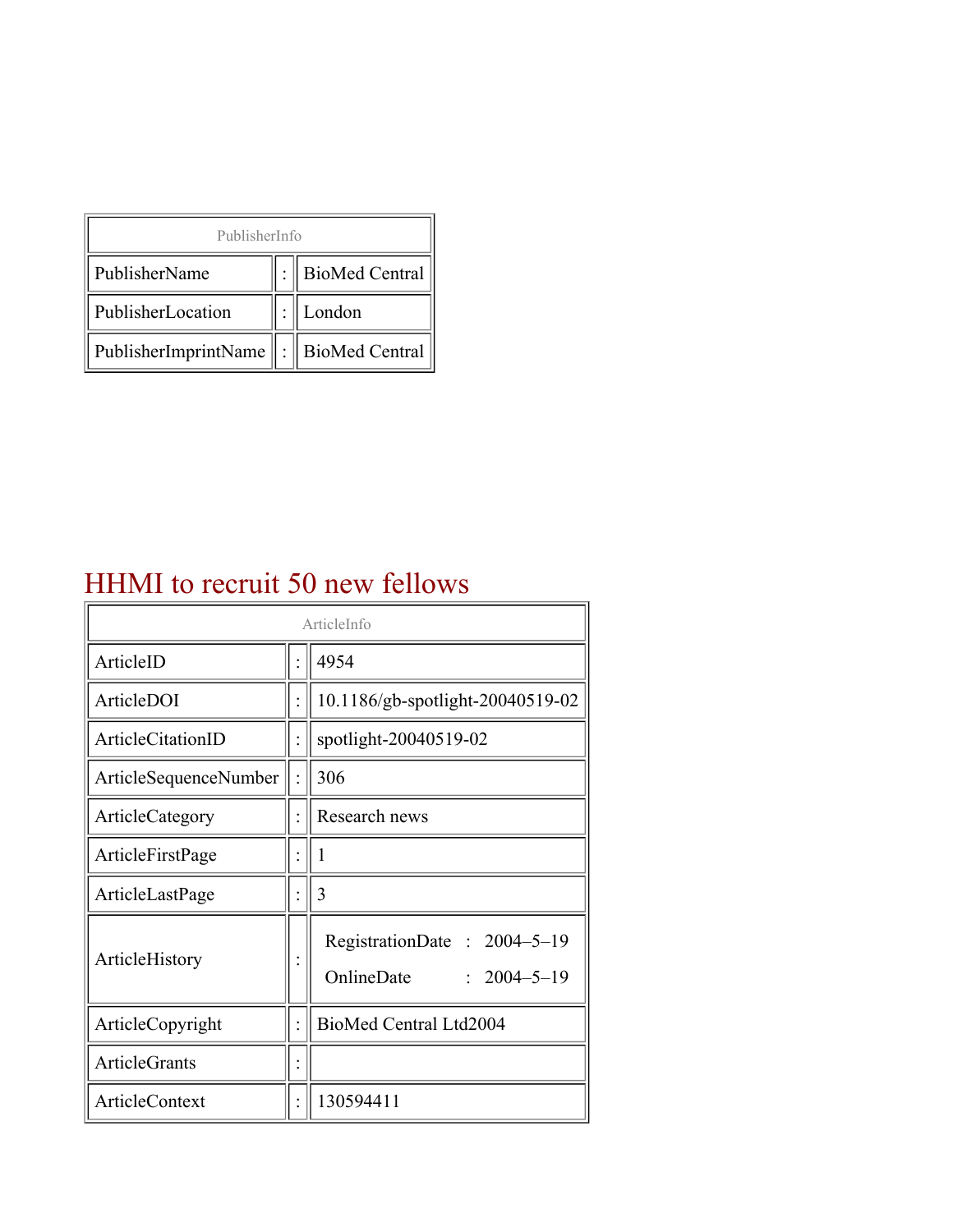## Edward Winnick **Email**: Edw10024@yahoo.com

With its endowment recovering from a dip many foundations saw several years ago, the Howard Hughes Medical Institute (HHMI) [said last week](#page-2-0) that it would launch a campaign to back the research of up to 50 new scientists, marking its first major recruitment effort in 4 years and a major investment by the institute.

HHMI's annual research budget is around \$500 million, and it expects to pump as much as \$350 million in additional support into the biomedical research community over the next 7 years, according to Thomas R. Cech, the institute's president.

The campaign comes at a time when HHMI's endowment has seen a significant rebound from the hit it took during the previous couple of years. "Like other nonprofits, our endowment took a bit of a dip. But we now feel very strong and confident, and this is a wonderful opportunity for us to hold a general competition," HHMI spokesperson Avice Meehan told us.

The philanthropic organization had a more specialized competition in 2001, but this time it is seeking researchers from a wide variety of specialties and disciplines. "We are looking across all areas of inquiry, because there are many disciplines that one might not in the past have connected to biomedical research. You have physicists and engineers and lots of people who are doing work that links very well with biomedical research," Meehan said.

The Chevy Chase, Md.-based institute currently supports the work of 318 researchers and staff members at 66 universities, medical schools, and research institutes. It has contacted almost 200 such entities seeking nominations for the competition.

As of August 31, 2003, HHMI's endowment stood at \$11.3 billion, a greater than 10% gain from its 2002 low of nearly \$10 billion. Like most other endowments, HHMI's rebound can be tied somewhat to the stock market recovery during late 2003-early 2004.

"Like many other institutions, we are not simply invested in the stock market. But in the course of a single fiscal year, the endowment rebounded more than 10%," Meehan said.

The gain made by the HHMI's endowment over the past year is not a surprise to experts who track the field. In a survey conducted by the Wilton, Conn.-based [Commonfund Institute](#page-2-1) - which provides research, fund management, and investment advice to nonprofits, endowments, and academic institutions - grant-making foundations experienced, on average, a greater than 17% rebound in 2003, while stocks were up roughly 28% for the year.

However, John Griswold, executive director of the Commonfund Institute, told us, "If you go back 3 or 4 years to all of the losses... most foundations are probably still down substantially, in the 10 to 20% range from where they were in 1999."

"Grantmaking is still down... funds are still down from 4 years ago, and they've got to be cautious," Griswold said.